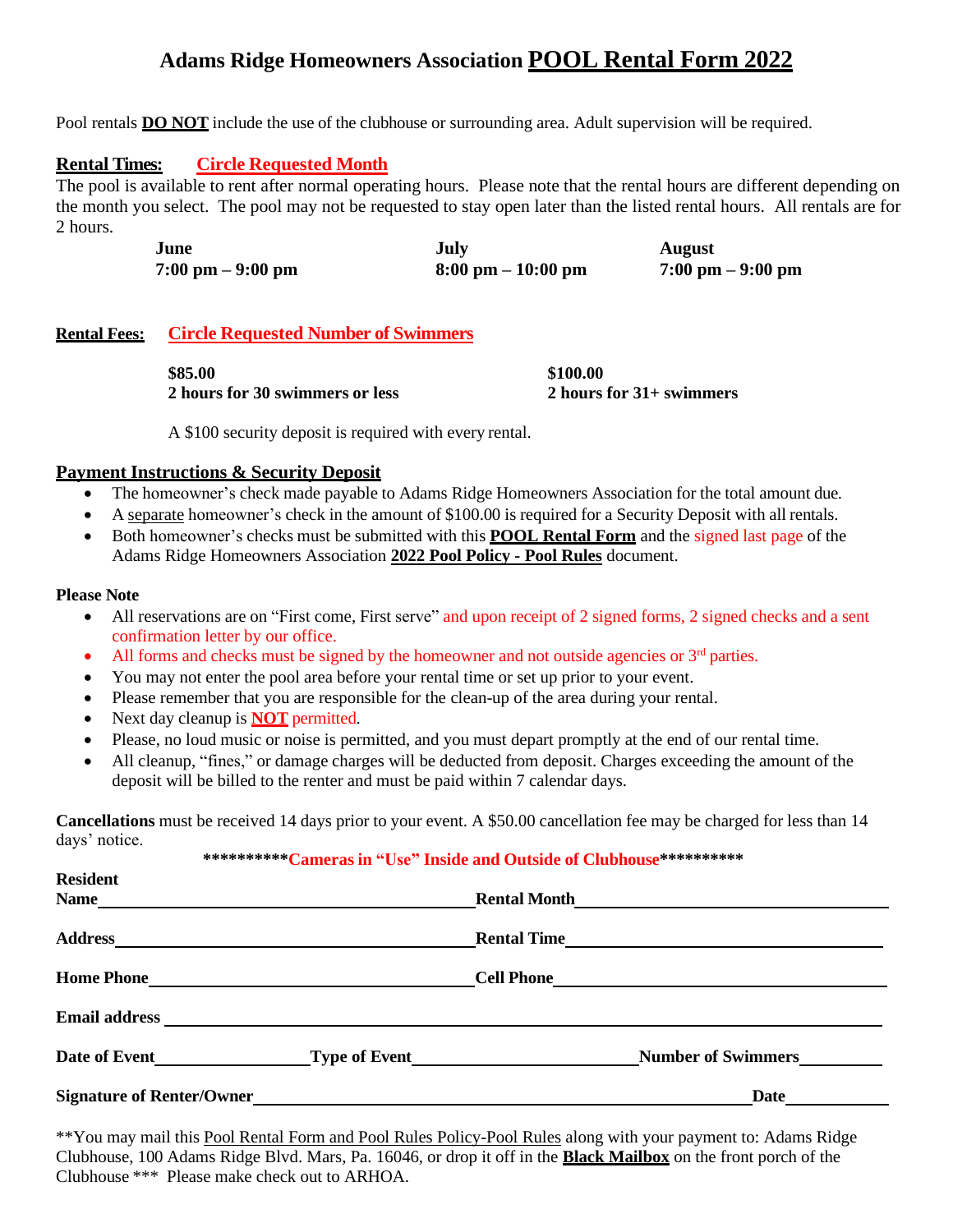# **Adams Ridge Homeowners Association 2022 Pool Policy - Pool Rules**

- Admission to the pool shall be refused to all persons having any contagious disease or infectious conditions.
- Admission to the pool shall be limited to patrons, their families  $\&$  guests of their families, and must be in good standing with the ARHOA and have a pool pass.
- Dogs or pets shall NOT be permitted in the pool area.
- The pool may be closed for maintenance, health conditions, weather, or any other reason deemed necessary by the Pool Manager.
- Only appropriate swimming apparel shall be allowed. Cut-offs are not acceptable swimming apparel.
- Babies must wear a swim diaper.
- Personal conduct in and around the pool shall be such that safety of the individual and others are not jeopardized.
- Trash receptacles shall be provided and used by everyone. Clean up after yourself and your guests.
- Damage to pool property, including trees, shrubbery, furniture, etc, shall not be permitted and anyone responsible for such shall be held responsible.
- Adult patrons shall have priority use of the deck furniture.
- There may be an adult swim called each hour for ten minutes. Only those members or guests 18 years of age or older shall be permitted to enter the pool during this time.
- Smoking is NOT permitted in the pool area. This is includes vapes, e-cigarettes, chewing tobacco, etc.
- Alcoholic beverages are NOT permitted.
- Bikes, skateboards, rollerblades, or heelies are NOT permitted in the pool area or on sidewalks.
- Air mattresses, floats, and other accessories shall be allowed in shallow water sections only and shall be subject to the lifeguard's discretion. The item shall not interfere with any other swimmer's use of the facility.
- Glass items are NOT permitted in the pool area. This includes: bottles, cups and containers.
- Diving or flips shall NOT be permitted from poolside.
- Running and rough play shall NOT be permitted.
- Disrespect or disobeying a lifeguard's commands shall result in removal from the facility.
- Violation of any of the pool rules shall result in disciplinary action up to and including dismissal from the pool facility.

# **Supervision of Children**

- Children are NOT permitted to play in the Clubhouse. This is for vending and bathroom use only.
- Please DO NOT flush diapers or paper towels.
- Children under the age of 6 must be accompanied at all times by a parent/guardian or a responsible provider.
- Children between the ages of 6 and 12 must be accompanied and monitored in the pool area by a responsible person 13 years or older.
- Children wearing safety devices must stay in shallow water sections at all times.

# **Children's Pool – NO LIFEGUARD ON DUTY!!**

- Children older than six (6) years of age are NOT permitted in the children's pool.
- ALL children six (6) years and younger must be with a responsible provider at all times.
- NO child is allowed to be left alone in the Children's Pool area at any time. Watch your children!!!
- NO changing diapers poolside. Please use designated areas for diaper changing.

# **The Vortex Slide – ENTRY INTO 4 FOOT OF WATER!**

- Always: One at a time on the slide. One at a time on the steps!
- You may proceed up the slide steps when the child at the top goes in the water.
- You may only go feet first down the slide. NO horseplay, toys, balls or other items are allowed on the slide.